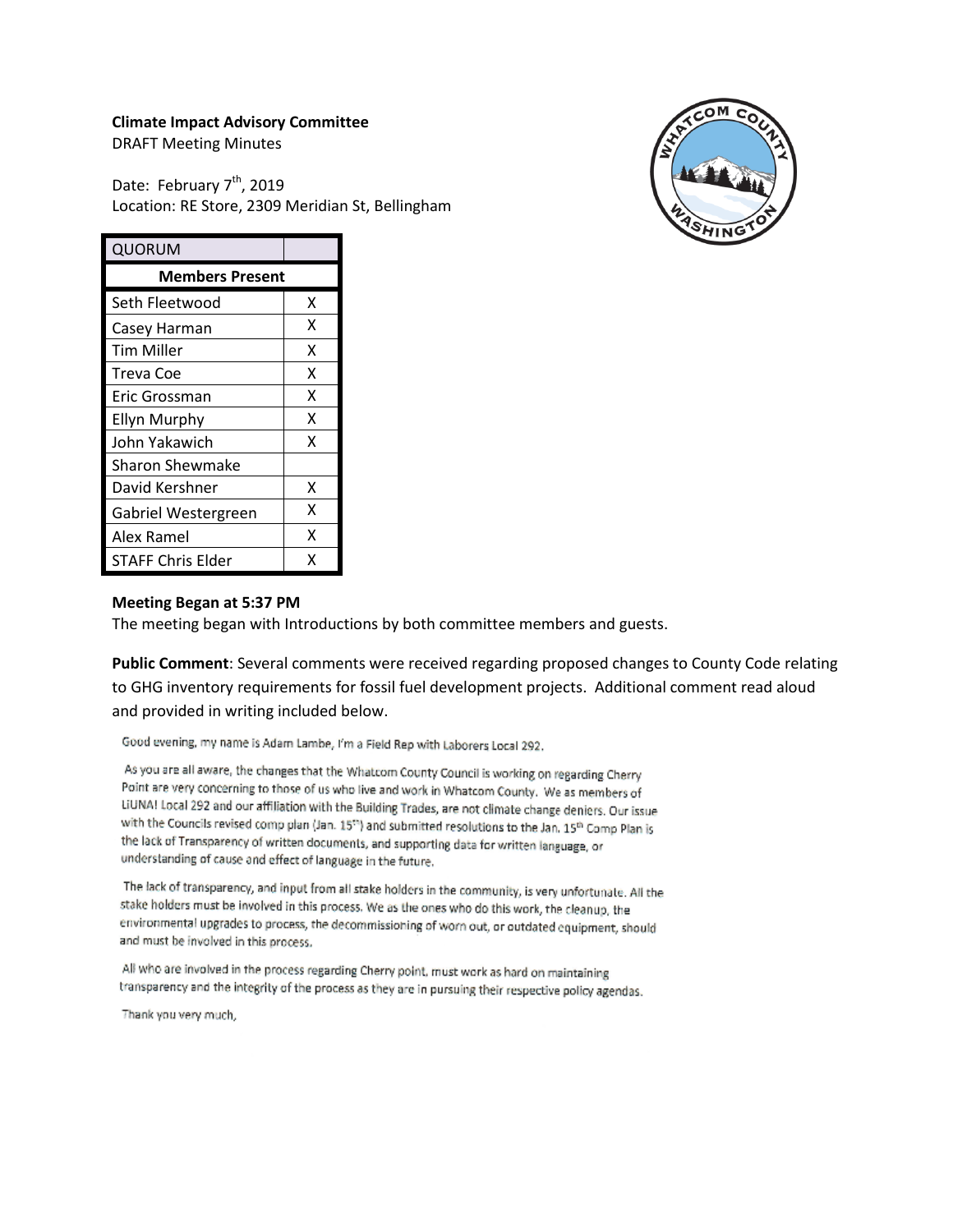**Meeting minutes:** Motion was made to accept the January 3rd meeting minutes with edits to public comment supplied by Treva Coe. The motion passed unanimously.

## **Cherry Point amendments**

Chris provided background on the county council's January 29<sup>th</sup> resolution regarding Cherry Point amendments. Our committee does not have an official role to comment on the resolution, although the committee had been working on a proposed GHG amendment in earlier meetings. It appears the council may want the committee's input. Currently the resolution is going to the Cascadia Law group, then to Planning Commission. Alex suggested a draft ordinance would likely come to the committee after the planning commission.

Alex discussed the reasoning for the ordinance. The idea is to provide more public review for major changes to large fossil fuel facilities at Cherry Point by requiring a conditional use permit. Small projects are not supposed to come under scrutiny. Alex stressed that the idea is to hold large fossil fuel projects to a higher standard, and does not necessarily mean the answer will be "no." There are issues with the current draft that will likely change as is goes through the process.

There was a bill in the state legislator on a similar topic- bill 1597. Chris mentioned there is some confusion about the proposed changes to the Comp Plan regarding Cherry Point permitting. Blue is the "Todd Donovan" changes, yellow are comments and notes on the previous draft. Alex suggested not to put too much stock in the color code.

Seth asked the committee and the guests what the most controversial sections of the proposed GHG analysis code changes appear to be:

Lynn Murphy, PSE, asked about point 6 on page 6– how can 100% offsets be done only in Whatcom County?

A Philips 66 representative also commented that they have a concern on the verified offset. Also SEPA requires reasonable offsets, not 100%, and the house bill is trying to make the SEPA requirements similar across the state. Ellyn pointed out the language specifies preference, but does not require it. Apparently there is confusion on the language.

Lynn pointed out that the proposed language specifically requires mitigation of electricity. Why not any other industry or product? Alex said that it's because electricity is typically included in a greenhouse gas analysis.

David asked about bill 1597 and if it would require analysis of lifecycle GHG emissions from unrefined fuels. He said it would be good to know more about the way the state is going on this.

Casey brought up a question regarding page 5, point2 – emission from electricity. What if upstream emissions are already mitigated? The committee may consider this in a future meeting

Tim mentioned his concerns that our changes should be thoroughly vetted.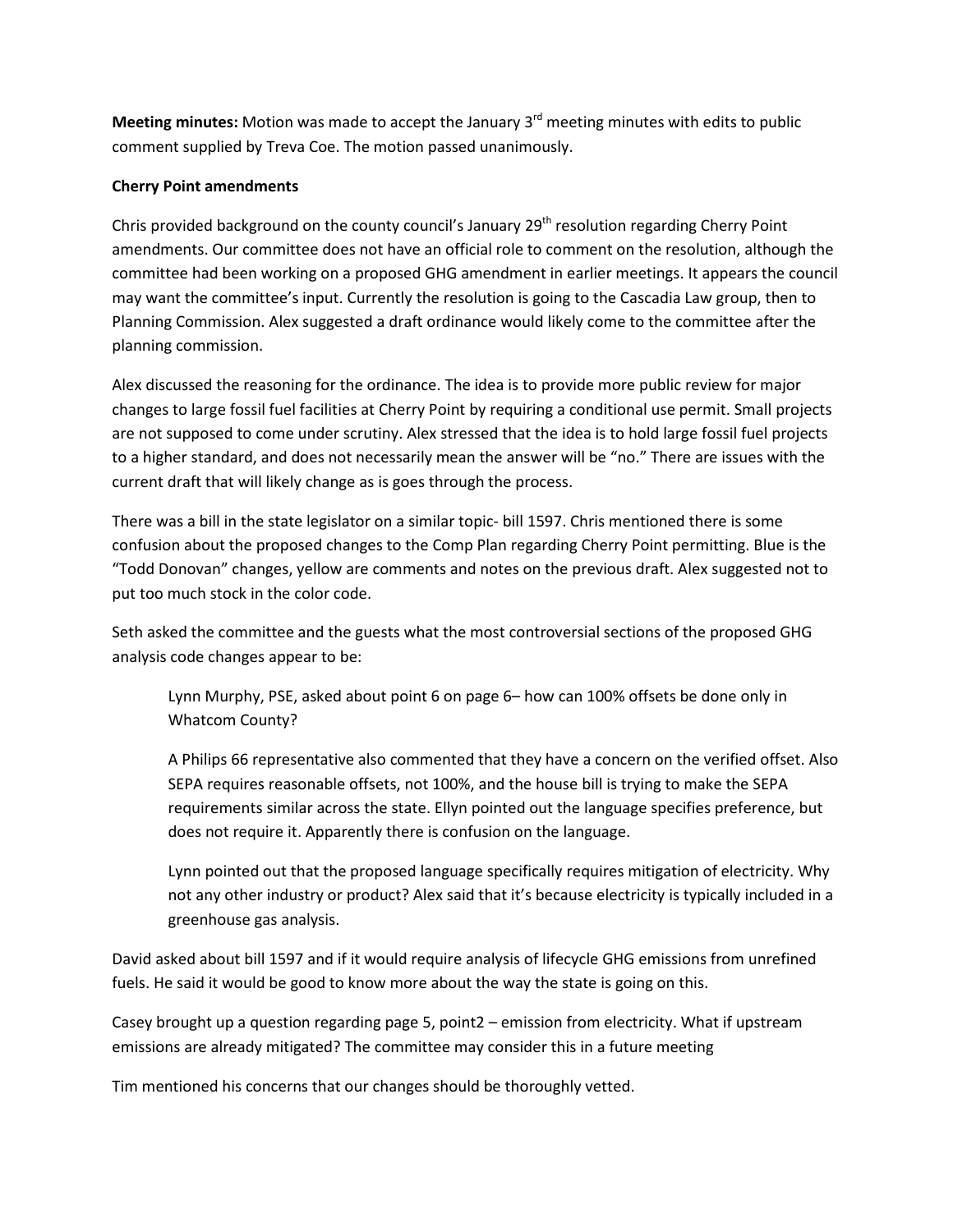Casey asked a bit about point 6, whether language could be added to allow the submission of an alternate mitigation plan.

There was a discussion and decision to add the proposed changes to the GHG analysis language to the next agenda, but to be very clear in the agenda whether the committee plans to vote on the issue.

## **Committee Budget and Scope of Work**

Seth mentioned that council did not authorize the committee to hire an FTE. The money can be spent on a contractor. Seth suggested to Chris that we put together an RFP for a greenhouse gas analysis inventory to move the process forward.

Chris suggested the majority of the consulting work should be spent on the inventory, and likely the money will not go to furthering the adaptation portion of the climate action plan. Discussion then centered around structuring an RFP. It was suggested to break the requests into 3 separate line items – providing a 2018 emissions inventory, providing an updated 2012 inventory, and helping to complete the climate action plan. A small group of committee members will help Chris to develop the RFP.

Claire mentioned the city of Bellingham is planning to hire a consultant to perform a media campaign and invited the Whatcom committee to join. The consultant would help with "branding" and getting a message out. Tim supported the idea. Claire said there isn't a hurry, they are performing the RFP.

Seth asked about the benefit of doing the 2012 emissions inventory. The decision is to include it in the RFP and make the decision once we have the numbers.

# **Forest and Urban Trees Update**

Chris provided an update on the meeting with ICLEI to develop a protocol to include forests in the land management strategies for CO2 sequestration. US forest service has data collection across the US, Whatcom County has 200 sites. Currently trying to determine how to use the data.

The benefit to Whatcom County is free data and forest emission inventory.

# **Ellyn's Survey Proposal**

Ellyn presented a Community Outreach/Research project to the committee. Community outreach is in our charter and we have the opportunity to both assess current progress on County activities related to climate action and collect new ideas regarding the preparation and adaptation for, and the prevention and mitigation of, impacts of climate change. The proposal is to interview key staff in the County as well as other stakeholders, such as County Advisory Committees, PUDs, civil organizations and industries.

Because this will be a time-consuming activity, we will enlist volunteers from the community to participate in the interviews. Ellyn asked the committee members to review, edit, and propose new questions in the draft proposal and to identify additional organizations to interview. She needs this information by Thursday, February  $14<sup>th</sup>$ .